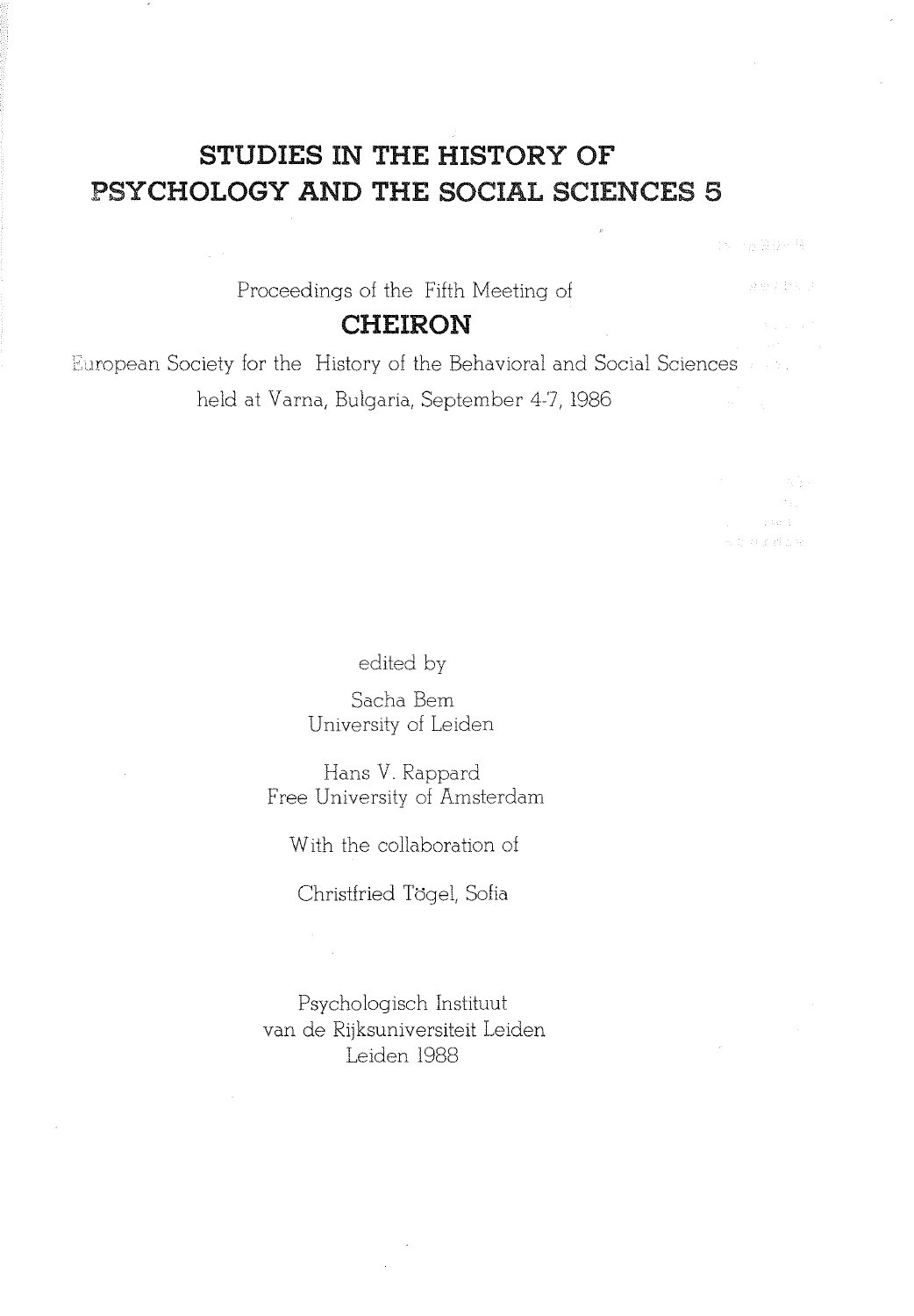PROGRAMME OF THE Vth CHEIRON EUROPE CONFERENCE, 4-7 SEPTEMBER, VARNA, BULGARIA.

#### Thursday, 4 September

| $9.00 - 9.15$<br>Opening Adresses                                     |  |
|-----------------------------------------------------------------------|--|
| Opening Lecture by Jürgen Kuczynski (Berlin): Some<br>$9.15 - 9.45$   |  |
| Remarks on the Development of the Social Sciences                     |  |
| Philosophy, Theory and Methodology (I)<br>$10.00 - 12.00$             |  |
| Chair: Kurt Danziger (Toronto)                                        |  |
| - Hans Rappard (Amsterdam): Essence Revisited                         |  |
| - Hristo Smolenov (Sofia): Marx and Freud on Alienation               |  |
| - Jacques Vonèche (Geneve): The Semblence of Sciences:                |  |
| From Physiognomy to nonverbal Communication and                       |  |
| Emotion Theory                                                        |  |
| - Lillyana Stoikova (Sofia): Historical Trends in                     |  |
| Social Theories using Biological Categories and Laws                  |  |
| 17.30 - 19.00 History of Psychoanalysis                               |  |
| Chair: Christfried Tögel (Sofia)                                      |  |
| - Bernd Nitzschke (Düsseldorf): Wo Ich war, ist Es                    |  |
| geworden. Kritische Anmerkungen zur Geschichte eines                  |  |
| psychoanalytischen Begriffs                                           |  |
| - Sybe Terwee (Leiden): Psychoanalysis as a Science -                 |  |
| Some Historical Viewpoints                                            |  |
| - Michael Shortland (Oxford): Shooting Freud: Reflec-                 |  |
| tions on Psychoanalysis in the Movies                                 |  |
| $19.00 - 20.30$<br>Opening Reception                                  |  |
| Film Projection: "Freud" (Directed by John Huston;<br>$20.30 - 22.30$ |  |
| Scenario by Jean-Paul Sartre).                                        |  |
|                                                                       |  |
| Friday, 5 September                                                   |  |
| Philosophy, Theory and Methodology (II)<br>$8.00 - 10.00$             |  |
| Chair: Roger Smith (Lancaster)                                        |  |
| Kaizo Havacaka (Morioka): The Totality and the                        |  |

- Keizo Hayasaka (Morioka): The Totality Stratiform Logic as a Method of the Social Sciences
- Reny Avramova (Sofia): Alienation and the Problem of Man's Totality
- Jerzy Bobryk and Jacek Kurcewski (Warsaw): Twardowski's Theory of Actions and Products, Problem of Expression and the Computer Metaphor in Psychology
- Atanas Danailov and Christfried Tögel (Sofia): Evolutionary Epistemology: Prehistory, Varieties and Institutionalisation
- 10.30 12.00 Biographical Data in the History of Psychology Chair: Fernando Vidal (Geneve)
	- Odile Martin-Vacher (Paris): Experimentation comparitive sur trois demarches d'interestimation psychosociale dans leur application à l'encadrement: Godin, 1872
	- Siegfried Sporer (Erlangen-NUrnberg): Hans Gross (1847-1915): Pioneer of Criminal Psychology
	- Helga Sprung (Berlin), Lothar Sprung (Berlin) and Wolfgang Bringmann (Mobile): Erinnerungen an einen fast vergessenen Psychologen; Carl Stumpf (1848-1936) zum 50. Todestag

vii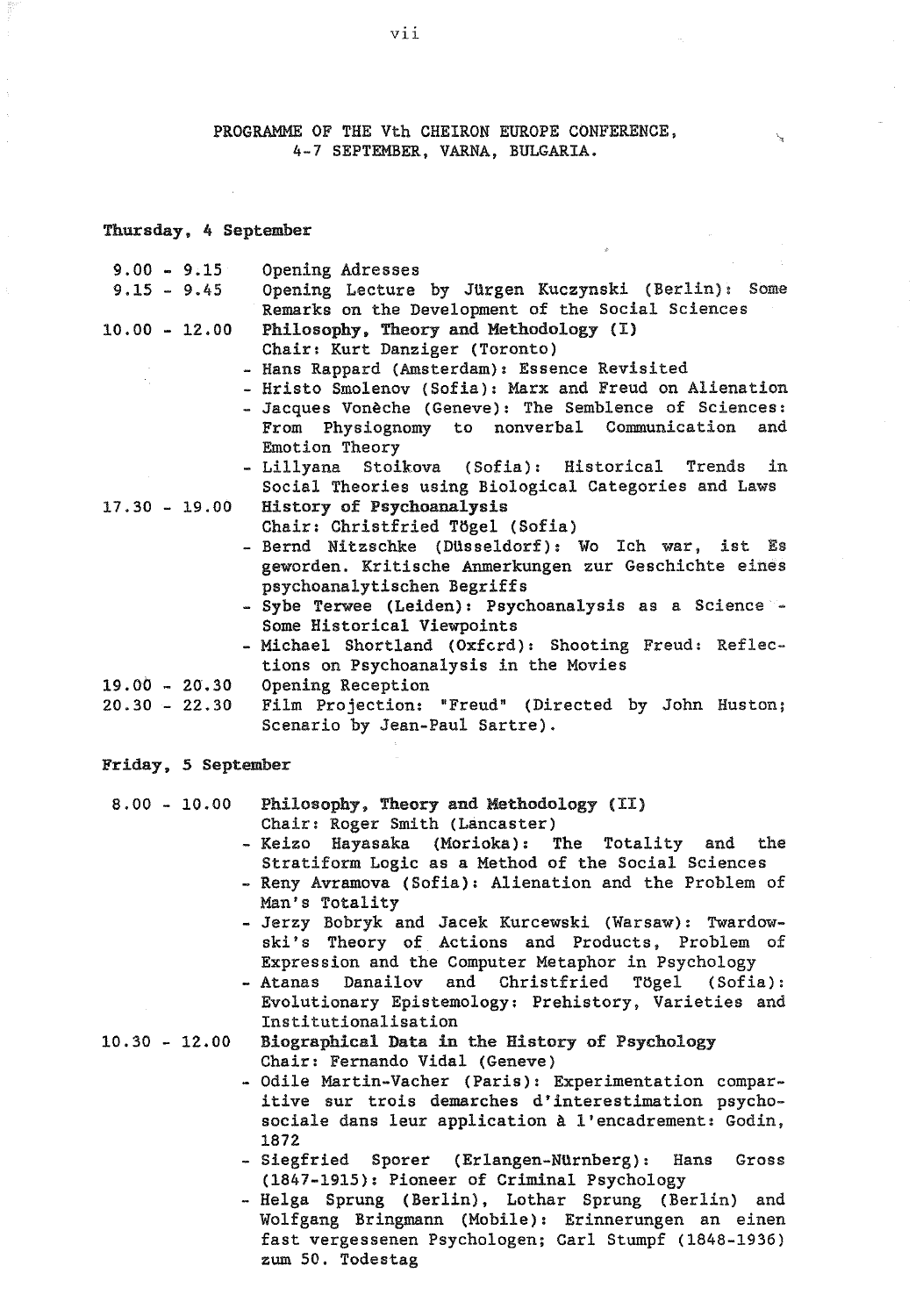17. 00 - 19. 00 National **Developments** in the **Biatory** of the **Social**  and Behavioral **Sciences** (I) Chair: Nikolai Genov (Sofia)

viii

- **Siegfried** Jaeger (Westberlin): Zum Verhältnis **von Aufklärung, Psychologie** und Geschichte in **Deutschland**  zur Zeit der französischen Revolution
- György Kiss (Budapest): Eigenartigkeiten der Anwen**dung** der **Psychologie** in der Industrie Ungarns zwi-· sehen den zwei **Weltkriegen**
- Georg Eckardt (Jena): Die frUhe **Völkerpsychologie**  (Lazarus/Steinthal) - Wegbereiter oder Hemmnis **fUr**  die Entstehung einer wissenschaftlichen Sozial- **und**  Entwicklungspsychologie
- Tolja Stoizeva (Sofia): Social Psychology in **Bulgar**ia.

Saturday, 6 September

### 8.00 - 10.00 Philosophy. Theory and Methodology (III) Chair: Hovsep Tutundjan (Erevan)

- Roger Holmes (London): The Dog that did not Bark: **The**  unacknowledged influence of Marx on Piaget
- Plamen Gradinarov (Sofia): Atomicity and Self-Identification. A new Approach to an Old Enigma
- Imre Hronszky (Budapest): Development of the Historiography of Science as Social Science: From the **"Logic**  of Science" to the Sociology of Scientific Knowledge
- Nikolai Milkov (Sofia): Philosophy of History without Entities
- 
- 10.30 12.40 General Problemsofa **Bistory** of Psychology Chair: Irmingard Staeuble (Westberlin)
	- Roger Smith (Lancaster): Does the History of **Psychol**ogy have a **Subject?** ·
	- Fernando Vidal (Geneve): The Difficult **History** of Behavioral Categories
	- Kurt Danziger (Toronto): Background and Identification of Participants in Psychology Experiments
	- Paul Voestermans (Nijmegen): A Case of **History**  between Internalism and Externalism: Sex History' <sup>s</sup> Bearing on Psychoanalysis **Work-in-progreas-paper**
	- Edgar Heineken (Duisburg): Zum Nutzen der **Psycholo**giegeschichte fUr die Lehre des Faches
- 17. 00 19. 00 National Developments in the History of the **Social**  and Behavioral Sciences {II)
	- Chair: Lothar Sprung (Berlin)
	- Jeroen Jansz (Leiden): A Lean Harvest: Dutch Social Science and Immigration from Indonesia 1945-1963
	- Nikolai Genov (Sofia): The Development of National Sociological Traditions after the Second World War
	- Yehuda Amir (Ramat Gan): History of Psychology **in**  Israel
	- Stojan Kamburov (Sofia): Darf eine Sozialwissenschaft ihre Chance verspielen?
- 20.00 21.30 Business Meeting. All and Manuscript

eason that I well amount